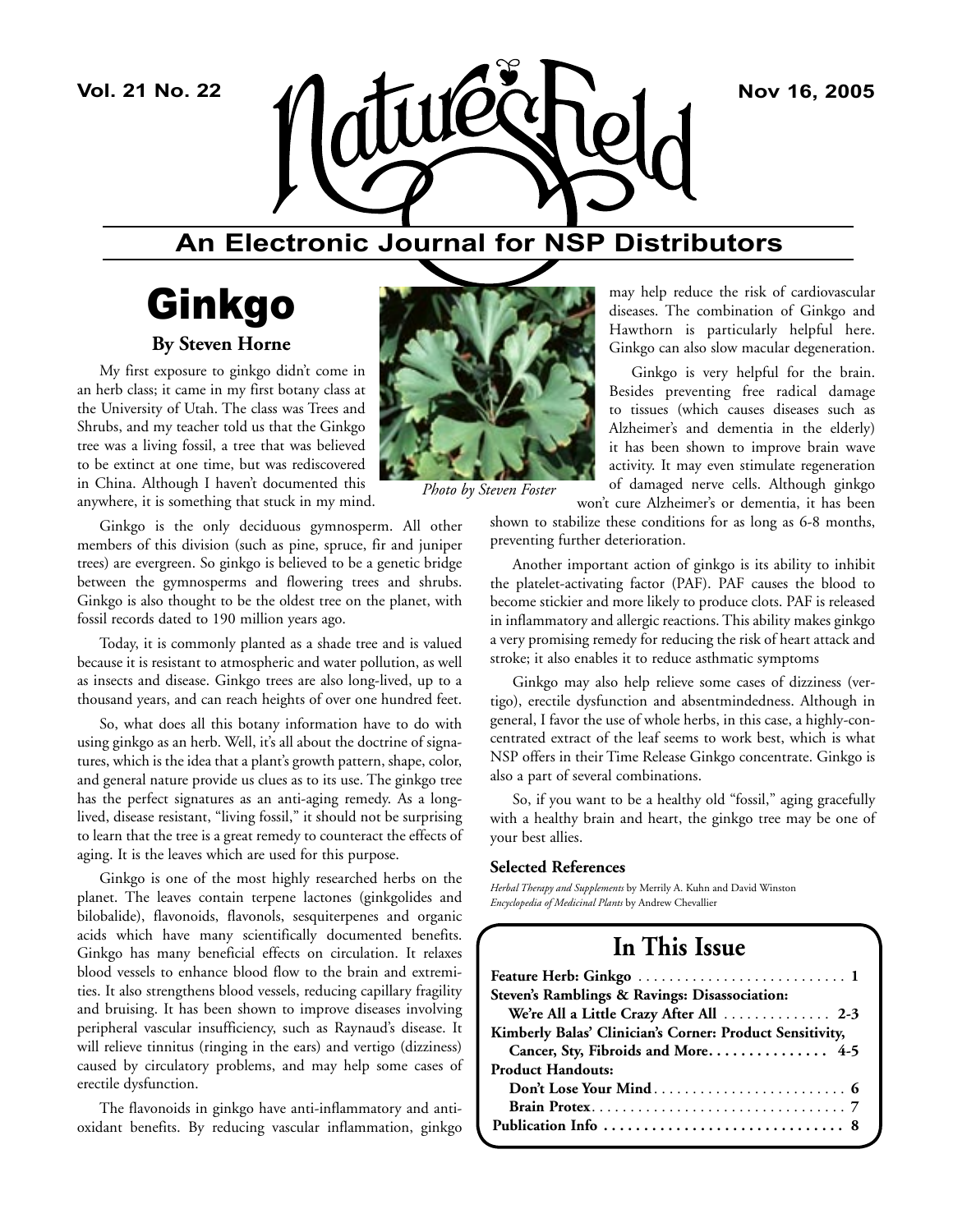

**Vol. 21 No. 20**

One of the four root causes of illness is unresolved mental and emotional stress. Because we're mostly focused on helping Nature's Sunshine Managers build their herbal supplement businesses, we don't spend a lot of time talking about this root cause of illness. Of course, our primary focus on nutrition and detoxification means we also don't talk too much about physical trauma or structural issues.

However, in my personal healing work, I do emotional healing work with about 50% of my clients, and since the theme I've chosen for this month is mental health, I want to address the topic of unresolved mental and emotional stress as a cause of illness.

The problem lies in knowing where to begin. Having done emotional healing work with people for about 20 years now (which includes approximately 200 personal emotional healing sessions lasting 1-3 hours) and having read numerous books on mental and emotional health, I've gained a lot of insight into what makes us all crazy.

Yes, you read that right. I suggested we're all a little crazy. (I can just imagine some readers saying, "Speak for yourself," but just hear me out.) I say this because I don't think that any of us are "whole" in the absolute sense of the word, and health is wholeness—a perfect integration of body, mind and spirit.

#### **Disassociation**

I believe that all forms of unresolved mental and emotional stress are created by chronic disassociation. This disassociation happens during abuse or other traumatic events. Most of you can probably recall a time when you had something "shocking" happen to you, such as the sudden, unexpected death of a loved one, or an accident of some sort, which affected either you or someone close to you. During this time, you probably felt a little "spaced out." That was disassociation at work.

Disassociation is the ability to disconnect from the pain of the experience. There is a feeling, "This can't be real," or "This isn't happening to me." It is almost as if we are seeing what is happening as if it is happening to someone else. This disassociation is normal and healthy. It helps us remain calm and objective in a crisis so we can deal with what is happening.

Disassociation is a kind of "split" in our nature. You can think of this a couple of ways. Feel free to choose the way that works in harmony with your own belief system. If you believe we have a spirit or soul inside of us, then think of it as the soul temporarily disconnecting itself from all or part of the body to avoid having to experience the full impact of what is happening. If that doesn't work with your belief system, then think of it as our consciousness or mind withdrawing energy and/or awareness from part of our body to avoid feeling or acknowledging what is happening. Either way, there is a fracturing of our being, which creates a state less than "wholeness", or health.

Physically what happens is that we hold our breath and tense our muscles around the areas of the body where we are feeling the pain. This reduces oxygen intake as well as blood and lymph flow to tissues, which reduces their energy output. Reduced energy equals reduced feeling or sensation. The numbing effect lasts until we do something that relaxes the tissue and causes us to breathe fully and deeply again.

Many times, we are able to reintegrate and heal from these experiences. Once the crisis is past, we are able to connect with our pain, fear, anger, etc. We may cry, shout or otherwise move or vocalize in a way that restores breathing and blood flow to tissues. We reconnect with our feelings, process them and then breathe again with a sigh of relief. The crisis is over.

Of course, sometimes we are never able to reconnect fully with the part of our body that we've contracted around and shut off feeling to. This is why we tend to get stiffer as we age. Notice how supple and flexible a child's body is. As we accumulate more and more pain, that we've disassociated from, our bodies become more and more stiff. Pain sets in and organs and body parts deteriorate as they are chronically deprived of oxygen and nutrients through diminished breathing and blood flow.

#### **The Problem with Positive Thinking**

While I believe in the power of positive thinking, goal setting, affirmations and other mind-based healing tools, I think that these tools are often used to suppress and deny the emotional aspect of our nature. I find many people who promote positive thinking use it as just another tool to bury their emotions. If you feel bad, just change your thinking and talk yourself into feeling good again. This isn't promoting healing, it is furthering disassociation.

**2**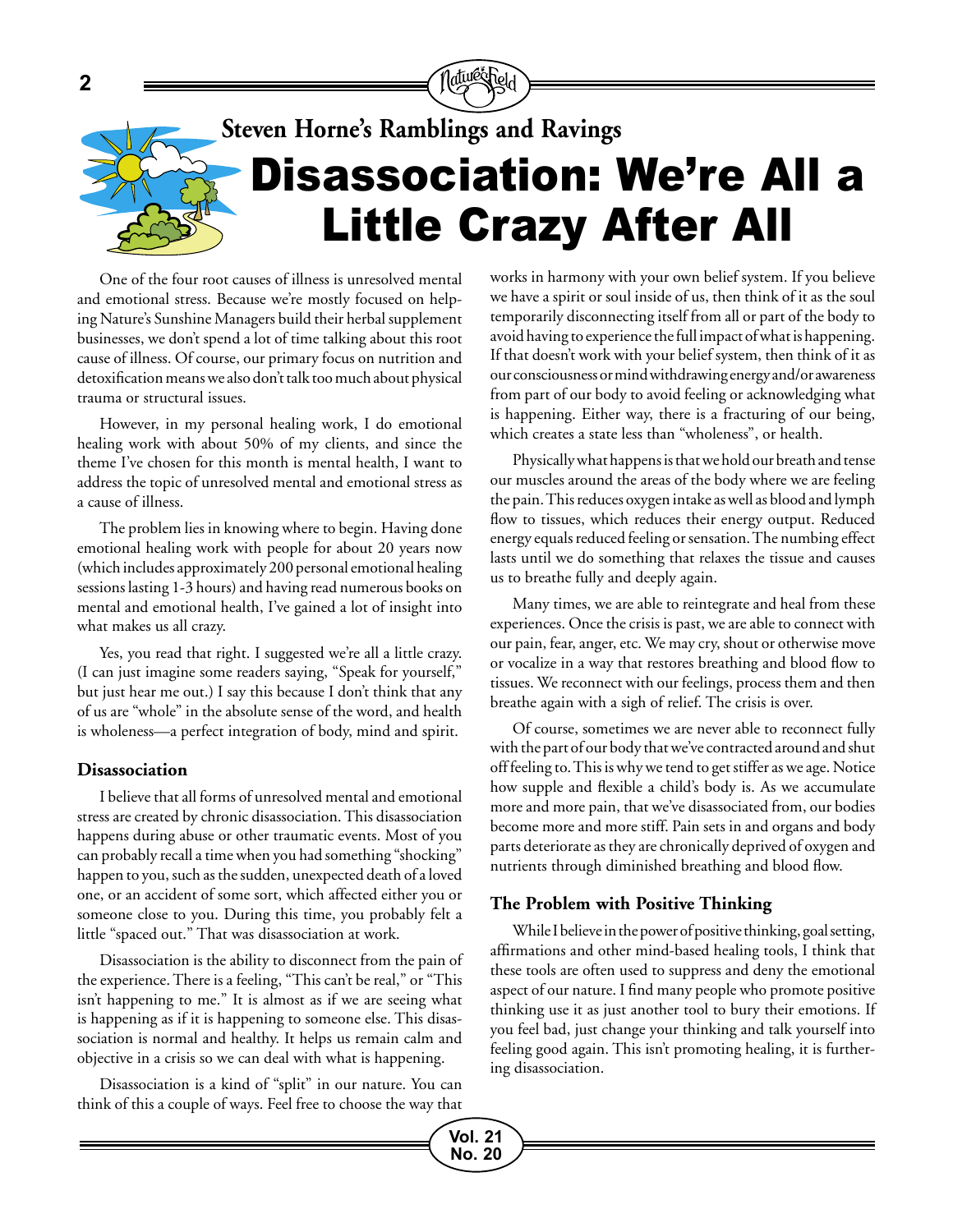

I don't like to "open up" to very many people (which means allowing them to see my own pain or vulnerability). It's not because I'm ashamed of it, it's just that most people will immediately start giving you advice on how to "fix it." In other words, the social norm is "just find a way to stuff that pain and keep yourself from feeling it." Obviously, if you're feeling the pain you aren't being positive enough, you aren't being spiritual enough, or you must have done something wrong.

Sorry, but that's all nonsense. The heart knows things the head doesn't. Often our "heart" will tell us things the head doesn't want to believe. So, if we're using positive thinking as a way of avoiding what we are feeling, we're just withdrawing more and more from our own body. The bridge between thought and action is feeling. (Any good salesman or marketing person knows that!)

The more we withdraw our energy, spirit or consciousness (again, call it whatever you feel comfortable with) from the body, the more "insane" we become. After all, isn't that what insanity is really all about? Isn't it about being disconnected from reality? And when we are talking about reality, aren't we talking about the physical world in which we live, a world we experience through our body?

So, my way of looking at mental illness is that it is a continuum of degrees of disassociation. At one end of the spectrum, we have perfect health, in which we feel connected to every part of our being: we are perfectly in touch with our own feelings, needs, wants, desires, emotions, thoughts and body. We are also connected to the world around us. We connect with other people and with nature and feel the wholeness that is in everything. In this state, we are whole, integrated and balanced.

At the other end of the spectrum, we are fractured. We have disassociated with our body and others around us. The "insane" person no longer cares for their body. They often don't feed themselves or care about personal hygiene. They have a difficult time relating or connecting with those around them. They are in denial about what is really happening. Their personality may even be fractured, resulting in multiple personality disorder. They are the opposite of whole. They are fractured, separated and out of balance.

**Steven H. Horne is a professional member and past president of the American Herbalists Guild, a certified iridologist with the International Iridology Practitioners Association and a gifted teacher and consultant in the field of natural health care. He is president of Tree of Light Publishing.** 



**Vol. 21 No. 20**

So, as I said in the beginning, all of us are a little "insane" because all of us suffer from some degree of disassociation. This disassociation not only leads to physical illness (because we are literally withdrawing life energy from parts of the body where the pain is stored), it also destroys relationships.

#### **Relationships and Disassociation**

Relationships are based on emotion. When you see couples arguing, or parents arguing with children, etc. it's never really about what it appears to be about on the surface. In other words, it really isn't about the "logic" or mental issues that are being raised. It's about the emotions. We bond with others through feelings, not logic. One can win an argument logically and destroy the feelings that hold the relationship together. It is compassion that holds relationships together.

Compassion is about common passion (or in other words, common feeling). We feel close to someone when we feel an emotional connection or commonality between us. In other words, our ability to relate to the feelings of another is what creates feelings of intimacy and belonging.

The problem is that when I have disassociated from some of my own feelings, I can no longer relate to that feeling in others, having no sense of common passion. When a person is with someone who has no compassion for their feelings, they feel disconnected, isolated and alone. Over time, these feelings create unhappy, unfulfilling relationships, which lead to broken homes and broken hearts.

Just like inflammation is a good thing (a natural part of our immune system), so disassociation is a natural part of our emotional coping mechanisms. However, both of these forces become negative when they become chronic. Chronic disassociation from our body and feelings, like chronic inflammation, is a sign that the injury we suffered was never allowed to heal and is festering, creating even worse problems.

Are you suffering from disassociation? Well, is your body full of stiffness and pain? Do you breathe shallowly through your chest instead of your diaphragm? Do things that happened 10 or 20 years ago (or more) still have the power to emotionally upset you when you think about them? If you answer, yes, to any of these questions, then yes, you are suffering from some degree of disassociation, which makes you a little crazy.

But, you're in good company, because all of us are dissociated to one degree or another (and therefore not completely sane). Once you accept that, it's a lot easier to feel compassion for others. (After all, they're probably just as screwed up as you are.) In our next issue, I'll present some tools we can use to help heal our disassociated natures and create greater wholeness within ourselves.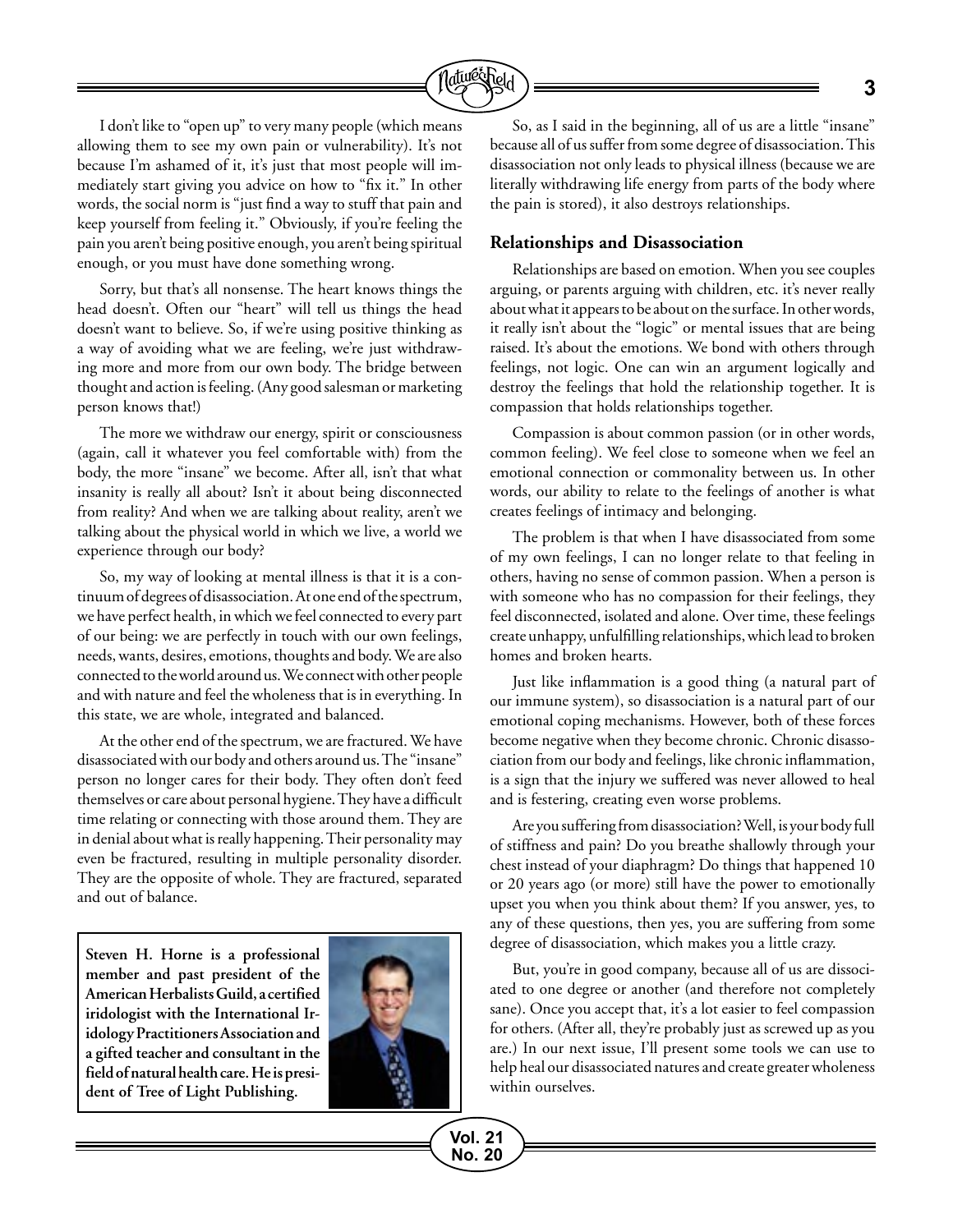

#### **Sensitivities to Products**

*I have a friend who seems to be sensitive to many natural products. She also has problems with prescription drugs. She has ankolosing spondylitis and fibromyalgia and wants to use natural products. She has tried several of our products but has unpleasant reactions to them. She gets tingling in her toes, gets extremely nervous (she calls it hyper), she sweats, and she dreams crazy dreams. Sometimes this is happening after taking just one dose.* 

*Some of the products my friend has had problems with are Thim-J, Stress-J, Triple Relief, Vitamin C Ascorbates and Joint Support. I gave her a bottle of Thai-Go and she said after she took one tablespoon her toes started tingling and her heart was racing for about two hours, but she is still trying to take it because she has so much energy from it.*

*She is in her late 50's. She has had a hysterectomy back in 1989. I would appreciate any help you could give me.*

I would guess this is not so much a physical reaction as an emotional reaction. There is some emotional block with a fear of getting well. So, first I would find some flower essences or other emotional remedies. Some of these symptoms relate to exhausted adrenals and are indications for Nervous Fatigue Formula. After addressing any emotional issues, I would start her on some minerals.

#### **8 Year Old with Cancer**

*I am working with an 8-year-old with cancer. We are wondering what we can do to enhance healing besides using herbs and nutrition. I know that positive affirmations are very healing to the body. What would be the best thing the dad could say to (or over) this girl to help her body overcome the cancer? What is the best thing the girl could say to herself? Are there any sounds or colors she should be using?*

I would use the essential oil of inula in a hydrosol. This is a spritzer made with some drops of the essential oil put into two ounces of water.

I would have her say something like "I release abandonment" and then replace it with "I am worthy of love" Make sure the dad keeps all the conversations positive and can relate from his heart and not just his head. He needs to convey that he believes in her to be able to heal.

Pinks and greens are good to use here. I would have her put the color cloth over her heart area.

#### **Infected Tear Duct**

*I want to know if anyone has successfully used any herbal remedies for helping a sty or an infected tear duct. I have one and used three drops of Roman chamomile essential oil mixed in one cup of reverse-osmosis water as an eyewash. It has helped a little, but it's itching now. I'm planning on using colloidal silver.*

I would add the Nature's Fresh enzymes to the colloidal silver and use that as an eyewash. I usually pour the straight Nature's Fresh into an eyewash cup and add 1/2 teaspoon of colloidal silver. Use the eyewash for a minimum of five minutes. It does sting a bit, but it does help break down scar tissue and relieve eye infections. I have had some clients who have also found this helpful for a pytergium in the eye.

 Steven has successfully used the EW formula as an eyewash or compress for eye infections and a sty. He also found putting vitamin A&D oil (put a pinhole in the capsule to extract it) around (but not in) the eye helpful.

#### **Fibroids**

*I am working with a 40 year old lady (B blood type) with a history of uterine and breast fibroids and endometriosis. Her FSH levels were tested and came out at 32.8 (way too high). She needs to get them down to 8-10 to be able to conceive. What would be the best thing to give her?*

I would use an iodine supplement and work on the adrenals. Good sources of iodine include Black Walnut, Kelp and Liquid Dulse. B types usually have a weakness in the nervous system which exhausts the adrenals. Eleuthero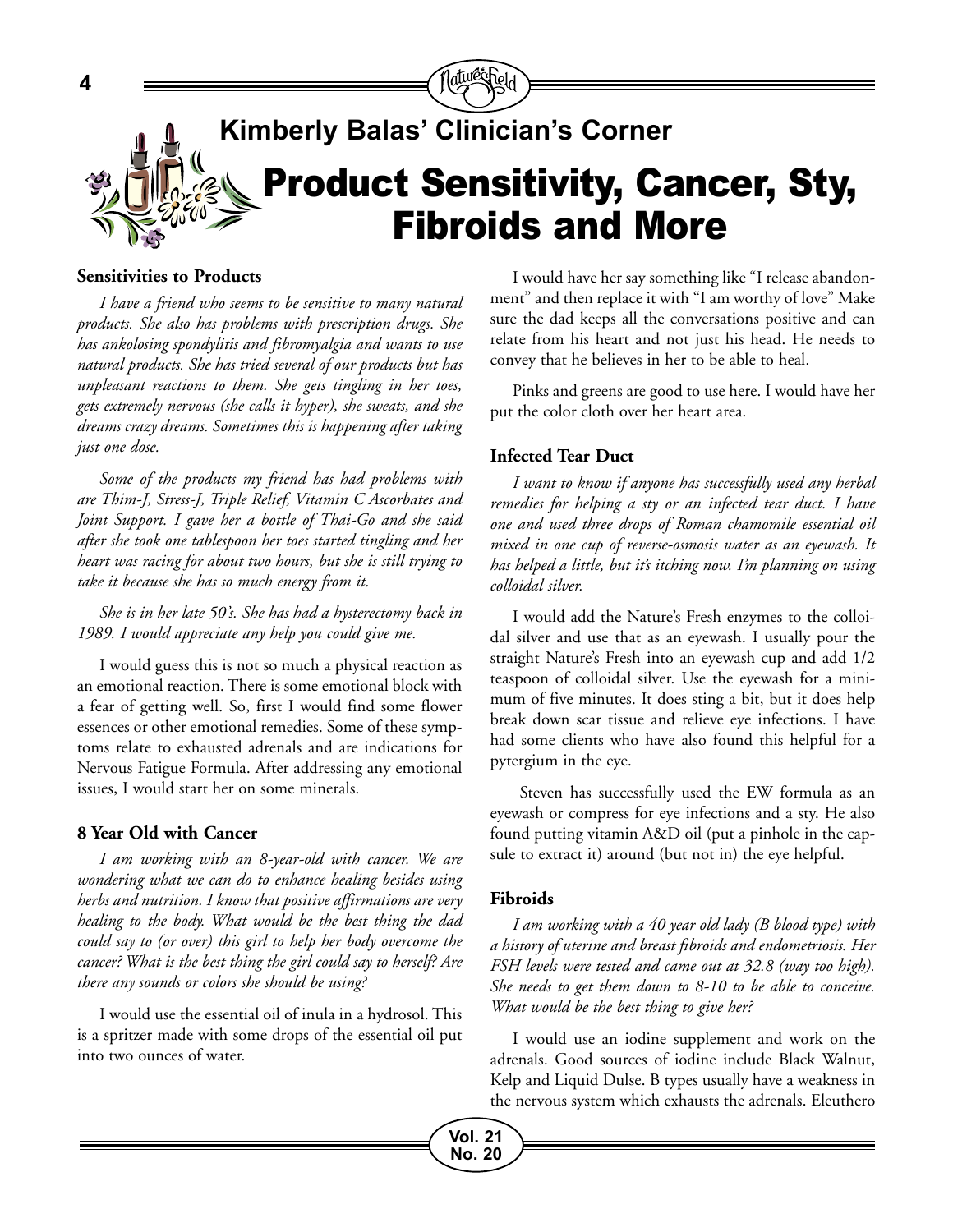

would be a good supplement to help balance the excess FSH production in the anterior pituitary. Focus on balancing adrenal and pituitary and that should correct the problem.

#### **Healing a Fracture**

*My mother-in-law fell yesterday and the doctors say it is a Jefferson fracture. All of her ligaments and muscles are torn, ripped, injured on the outside of her left foot. What would you suggest that I muscle test her for to help this heal as quickly as possible?*

*Also, just lately we have noticed that she has developed a head tremor. What would you use for that?* 

I would start the Liquid Collatrim and the Bone/Skin Poultice internally. These products help to rebuild cartilage and bone tissue. Also, spray the area down with Nature's Fresh mixed with the essential oil of black pepper. If you can't find black pepper oil, just use Nature's Fresh.

Next, have her take enzymes (Proactazyme) between meals. This helps break down toxins from dead and damaged tissues. The essential oil of helichrysum applied topically will help to heal the area and prevent scar tissue build-up. Of course, you'll have trouble applying things topically if she's in a cast.

As for the tremor, I would use essential fatty acids with N-Acytl-Cysteine and NSP's Green Tea extract.

#### **Fatty Deposits**

*I just met a lady who has large lumps on her forearms. She said they are fatty tumors that grow larger, than disappear, then come back bigger. Another lady in our group is a nurse and said they can turn into dangerous tumors. The first lady would like to know what causes them (the doctor doesn't tell her) and what she could do to get rid of them. I don't have any idea. Please remember she is new to this and I don't want to overwhelm her with too many supplements. I find new people aren't open to that.*

Most likely these lumps are being caused by lymphatic congestion. I would recommend putting some Lymphatic Drainage Formula in water and sipping it throughout the day. I would also recommend using All Cell Detox as a general cleansing formula.

If they are composed of fats, then there may be some fatty congestion in the liver. SF and Chickweed are very good at relieving this.

#### **Foot Pain (Plantar Fasciitis)**

*Do you have any suggestions on how to help foot pain? I think there is some water retention involved here, because the lady's feet are very swollen and her legs feel heavy. She is taking magnesium and lots of potassium and I just started her on parsley tea.* 

This sounds like plantar fasciitis, which is an inflammatory condition of the long, flat ligament on the body of the foot. It occurs when this ligament, known as the plantar fascia is injured, torn or ruptured. When you walk or run, you land on your heel and raise yourself onto your toes, which causes your weight to be held up by the plantar fascia.

I have used IF-C and Una de Gato for plantar faciitis. These products will reduce the inflammation that is causing the swelling. Collatrim helps to rebuild the tissue. If the pain is due to a bone spur, then Hydrangea will be helpful in dissolving it.

#### **Hyperaldosterone**

*Can you tell me what to do for hyperaldosterone? I don't know anything about what it even is.* 

Aldosterone is an adrenal hormone that regulates fluid and mineral balance. Hyper, means it is too high. This could lower estrogen levels and will cause increased fluid retention. PMS where there is fluid retention typically involves increased levels of aldosterone.

Evening Primrose Oil or diuretic herbs may be helpful. Licorice root, which increases aldosterone levels, would be contraindicated.

**Kimberly Balas is a board certified naturopath and an instructor for Tree of Light. She is also a certified iridology instructor and a board member with the International Iridology Practitioners Association (IIPA). She is available for personal consultations. To schedule a consult call Balanced Health Solutions at 321-626-9243.**

**Vol. 21 No. 20**

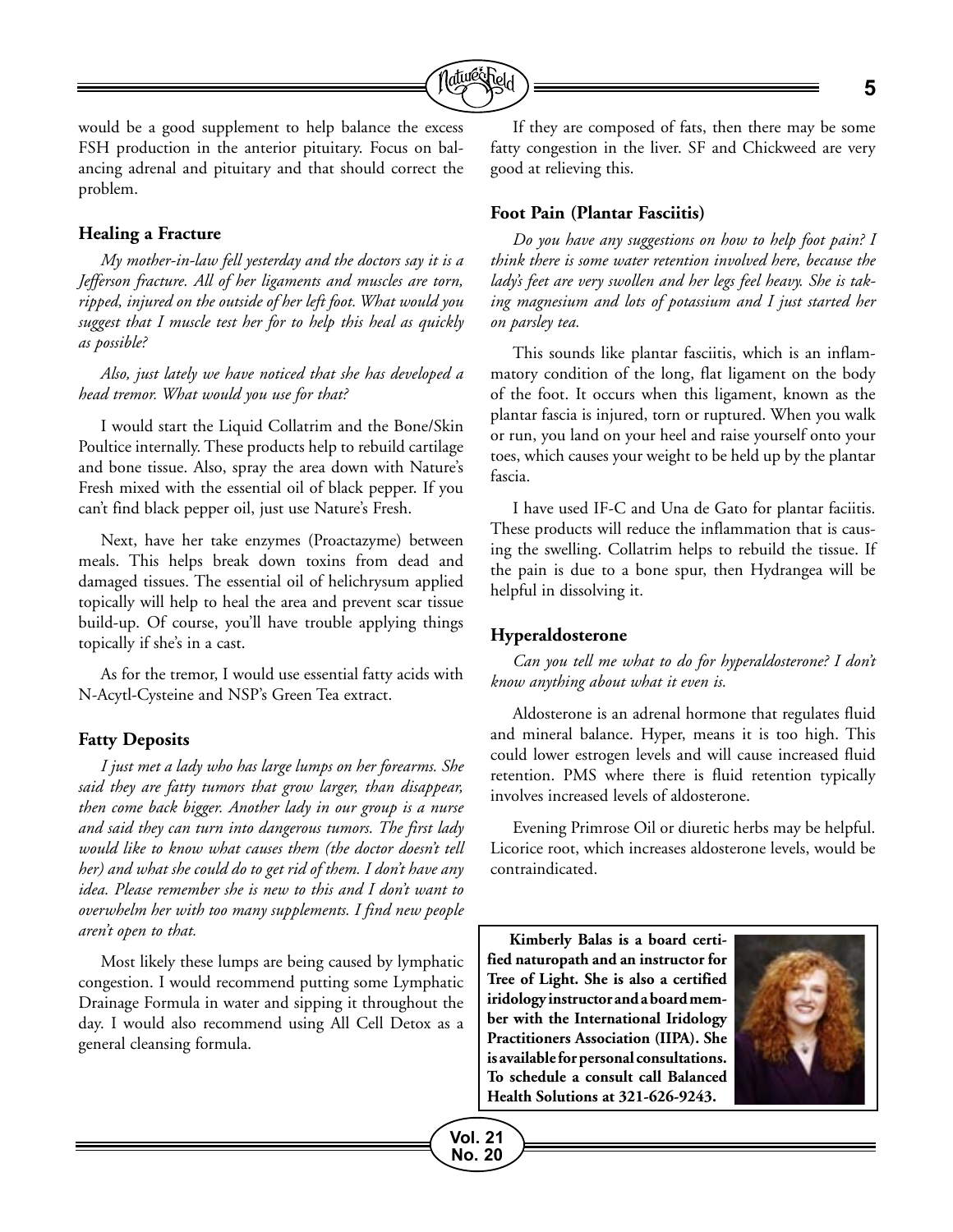

The brain is one of the most chemically sensitive organs in the body. Fortunately, many toxins can't get across the blood brain barrier to damage this highly complex and sensitive organ. However, when toxins are able to damage the brain, it can have devastating consequences.

For instance, Alzheimer's is a degenerative disease of the central nervous system characterized by mental deterioration. Neurons in the brain that produce a neurotransmitter called acetylcholine are destroyed by free radical damage. High levels of aluminum have been found in the brains of Alzheimer's patients, so aluminum poisoning may be a factor.

Dementia is a loss of cognitive and intellectual function, without the loss of perception. Symptoms include disorientation, impaired memory and judgment, and a loss of intellectual capacity. It may be caused by toxins or diseases of the brain, that result in inflammation and destruction of brain cells.

Parkinson's disease is a chronic, progressive disease of the nervous system, usually occurring later in life. It involves the destruction of neurotransmitters that produce actetylcholine and dopamine, and is marked by tremor and weakness in resting muscles and a gradual loss of muscle control.

It is becoming increasingly clear that diseases like these, and the general loss of memory and cognitive abilities that frequently occur in the elderly, are primarily due to oxidative (free radical) damage to the brain and inflammation. Poor circulation and a general lack of nutrition are probably contributing factors.

The bad news is that once these diseases have been diagnosed, a significant number of irreplaceable brain cells have been damaged. The good news is that there are lots of things we can do to avoid and minimize this damage, helping to preserve our cognitive ability as we grow older.

To protect the brain from aluminum, avoid cooking in aluminum cookware, especially with acidic foods like tomatoes. Also avoid antiperspirant deodorants that contain aluminum compounds. Other heavy metals may also contribute to a deterioration of brain function. Both mercury and lead will destroy brain cells and cause damage to nervous system tissue. Avoid exposure to these metals, and use Heavy Metal Detox and essential fatty acid to help eliminate them from the body.

Since nerve tissue is composed primarily of fats, fat soluble toxins such as petrochemicals, pesticides, plastic components, etc. tend to accumulate in nervous system tissue. A periodic, general cleansing program can be used to help eliminate these and other toxins from the body, protecting sensitive nerve tissues.

#### **For Educational Purposes Only** | Distributed by:

Seek appropriate professional assistance for all serious health problems. Handout prepared by Tree of Light Publishing P.O. Box 911239, St. George, UT 84791 (www.treelite.com) ©2005 May be reproduced provided it is not altered in any way.

Brain tissue is very dependent on essential fatty acids. In particular, the brain needs two Omega-3 fatty acids, EPA and DHA. Unfortunately, Omega-3 essential fatty acids are deficient in many American diets, due to the high consumption of processed oils. Flax Seed Oil is a good source of both Omega-6 and Omega-3 essential fatty acids. It can help with brain development in growing children, and help protect the brains of adults. Super Omega-3 EPA and DHA are other essential fatty acid supplements that may be helpful for the brain.

B-Complex vitamins and amino acids are needed for neurotransmitter production, so B-complex taken with Free Amino Acids may enhance mental activity. Antioxidant nutrients, such as Thai-Go, Green Tea extract, Grapine, S-O-D with Gliadin and Brain Protex, can help protect the brain against free radicals and reduce inflammation.

Brain Protex is a valuable formula that contains Chinese club moss. This herb contains an alkaloid, huperzine A, that blocks acetylcholinesterase, an enzyme that breaks down acetycholine, a neurotransmitter that is involved in memory and muscle movement. This enhances levels of acetylcholine in the brain and muscles. It also contains ginkgo, antioxidants and other ingredients that help to protect brain tissue and enhance cognitive ability.

Ginkgo/Gotu Kola may be helpful in enhancing cognitive function in Alzheimer's patients, loss of memory, or in just enhancing cognitive ability. Gotu kola has a reputation as a memory enhancing herb and ginkgo has been shown to improve circulation to the brain and aid in brain function. Both herbs are also available as single remedies.

Many times poor circulation may be involved in deterioration of the mind. An oral chelation program using Mega Chel along with Heavy Metal Detox, may enhance circulation to the brain and remove heavy metals that interfere with brain function.

Obviously, there are many things which can be done to enhance brain activity and preserve memory and mental ability as we age. Prevention is the key, however, because once brain cells have been damaged, it is difficult to replace them. To help design a program for you, consult with your local herb specialist, or obtain information from some of the resources listed below.

#### **Selected References**

- *The Comprehensive Guide to Nature's Sunshine* Products by Tree of Light Publishing
- *Activating the Healing Response: An In-Depth Look at the Nervous and Glandular System* by Steven Horne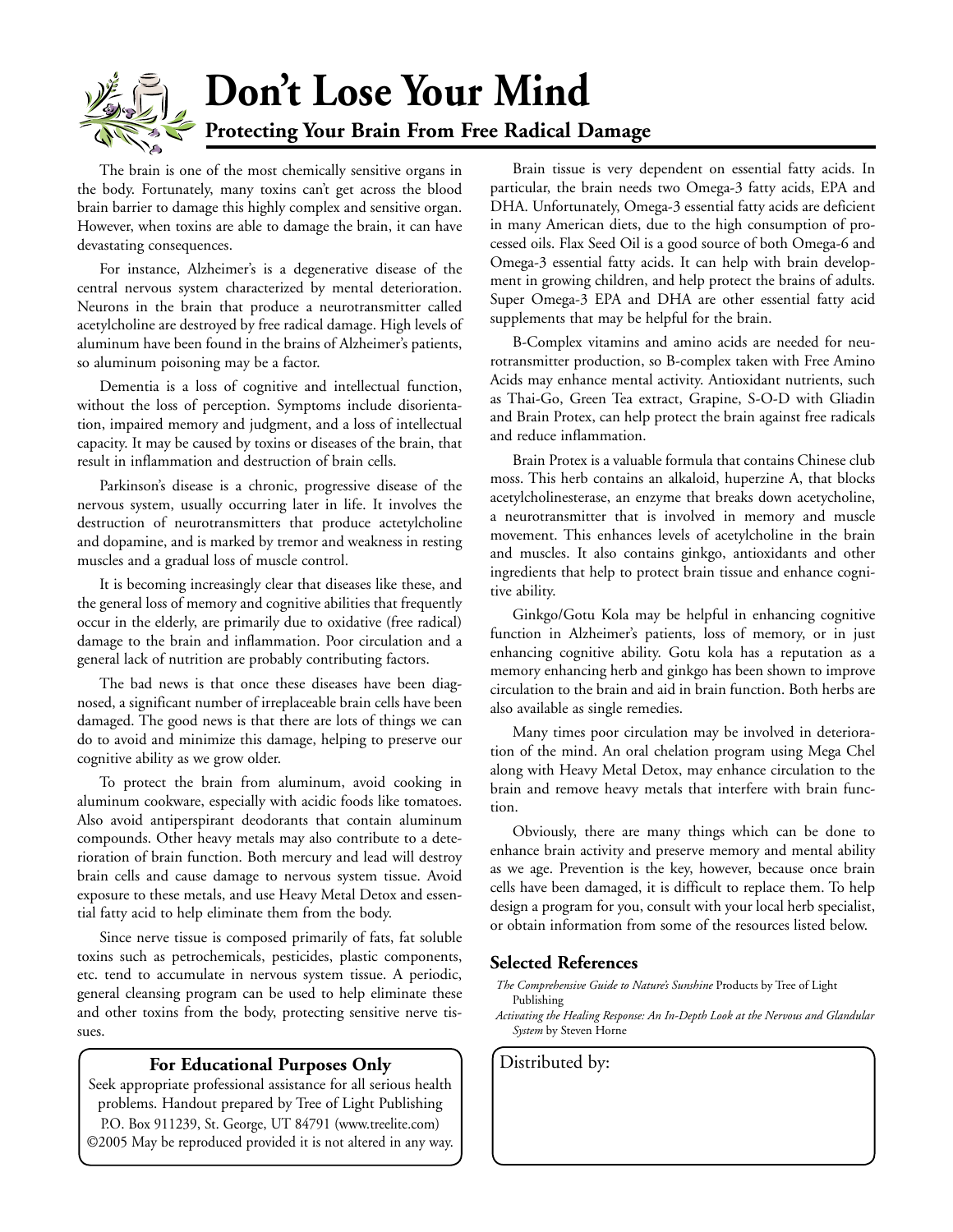

As people age, they often start losing their memory. A neurotransmitter called acetylcholine is involved in the memory process. Acetylcholine helps thinking, learning and remembering.

In Alzheimer's disease, the brain cells which produce acetylcholine, a neurotransmitter responsible for memory and learning, are lost. This destruction of brain cells is the result of inflammation and free radical damage in the brain. There is also a loss of these brain cells, as well as a deficiency of acetylcholine, in dementia.

Acetylcholine is also involved in muscle movement. It is the neurotransmitter that transmits messages from nerve cells to muscle cells. Myasthenia gravens is an autoimmune disorder in which the receptors for acetylcholine in the muscle cells are deactivated. This results in progressive weakening of muscle tissue, leading to possible paralysis and respiratory failure.

Brain Protex contains ingredients which help to protect the brain from free radical damage and preserve acetylcholine production in the brain. This formula may aid in preventing Alzheimer's disease and dementia in the elderly, and may slow the progress of these diseases once they have begun (although it is unlikely to act as a cure). It may also be helpful in myasthinia gravens. For some people, it may simply aid memory and learning functions.

The ingredients in this formula are:

#### **Chinese Club Moss**

This Chinese herb has a traditional history of use for treating memory loss, dementia and mental illness. It has also been used to treat inflammation and fever, suggesting it has anti-inflammatory qualities. Modern research has found a compound in the plant called huperzine A, which inhibits the enzyme acetycholinesterase. This enzyme breaks down acetylcholine. By inhibiting it, more acetylcholine is held in the brain synapses.

Research suggests that huperzine A may be helpful in Alzheimer's disease. In one US study where 29 Alzheimer's patients were given huperzine A, more than half seemed to show improvement. Research in China suggests that 60 percent of people with Alzheimer's disease show significant cognitive improvement.

Other research suggests this alkaloid from the Chinese club moss may help protect brain cells from certain types of toxic chemicals. It may also be helpful for dementia and for improving memory function in general. So far the research has not shown any side effects from the use of this compound. Brain Protex contains an extract standardized to 1% huperzine A.

#### **For Educational Purposes Only** | Distributed by:

Seek appropriate professional assistance for all serious health problems. Handout prepared by Tree of Light Publishing P.O. Box 911239, St. George, UT 84791 (www.treelite.com) ©2005 May be reproduced provided it is not altered in any way.

#### **Ginkgo biloba**

Research in Europe has shown that ginkgo has the ability to enhance mental function. It has proven helpful with difficulty in concentration, absent-mindedness, loss of memory, confusion and dizziness. It improves blood flow to the brain and helps protect tissues from free radical damage. Ginkgo has even been shown to help stabilize patients with Alzheimer's disease and dementia for six to eight months.

#### **Lycopene and Alpha Lipoic Acid**

As an antioxidant, lycopene is twice as effective as betacarotene. It helps prevent oxidation of lipids (fats) in the body. Alpha lipoic acid is another antioxidant. It has been used to treat diabetic neuropathy in Germany and may help prevent toxins from damaging nerve tissues.

#### **Soybean lecithin complex**

This mixture contains phosphatidyl-serine, choline, ethanolamine and inositol. Choline is converted to acetylcholine in the presence of b-vitamins. Phosphatidyl serine is a lipid which helps slow age-related memory loss. It enhances cognitive functions like attention, short-term memory, telephone number recall, paragraph recall, reading concentration, and name-face recognition.

#### **Rhododendron caucasicum**

People living in the Republic of Georgia, a former part of the Soviet Union, have been documented as having longer life spans than people living in other parts of the world. They often live to be over 100 and continue to be functional in old age.

One of the secrets may be their consumption of snow rose (Rhododendron caucasicum) on a regular basis. Over thirty years of research have been conducted on the phenylpropanoids found in this herb. This research shows that Rhododendron helps improve circulation to the muscles and the brain. It reduces brain damage from chemical and biological causes and acts as a free radical scavenger. Rhododendron is used in foreign hospitals to treat heart disease, depression, neurosis, psychosis and concentration problems.

Usage: Recommended use of this product is 2 capsules twice daily with meals.

#### **Selected References**

Herbal Therapy and Supplements by Merrily A. Kuhn and David Winston PDR for Nutritional Supplements by Physician's Desk Reference Activating the Healing Response by Steven Horne